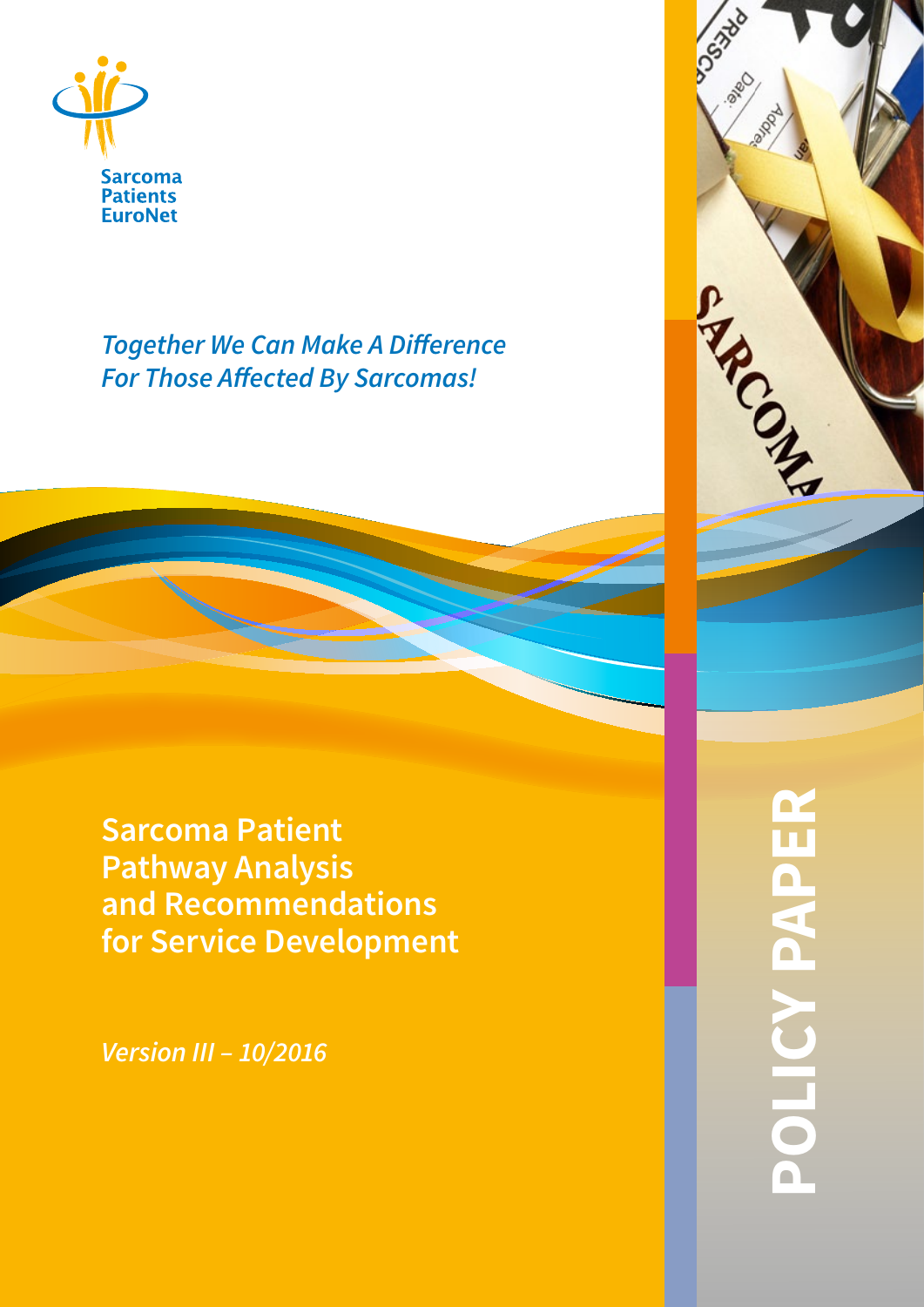

**2**

*Together We Can Make A Difference For Those Affected By Sarcomas!*

# **SARCOMA PATIENT PATHWAY ANALYSIS AND RECOMMENDATIONS FOR SERVICE DEVELOPMENT**

**by**

**Roger Wilson, Markus Wartenberg, Estelle Lecointe-Artzner**

*Version 3 31/10/2016*

*This paper has been prepared in response to the growing number of requests for sarcoma patient views on such matters as expert treatment centres, reference centres, rare cancer protocols etc. Our objective with this paper is to give a clear statement of what we expect sarcoma treatment to look like, how we expect service structures to develop to respond to patient needs, and how national and international referral practice should evolve. The paper is based on a patient pathway which is neither typical nor ideal but which is based on the kinds of treatment options that arise at different times with the majority of sarcoma tumour sub-types.*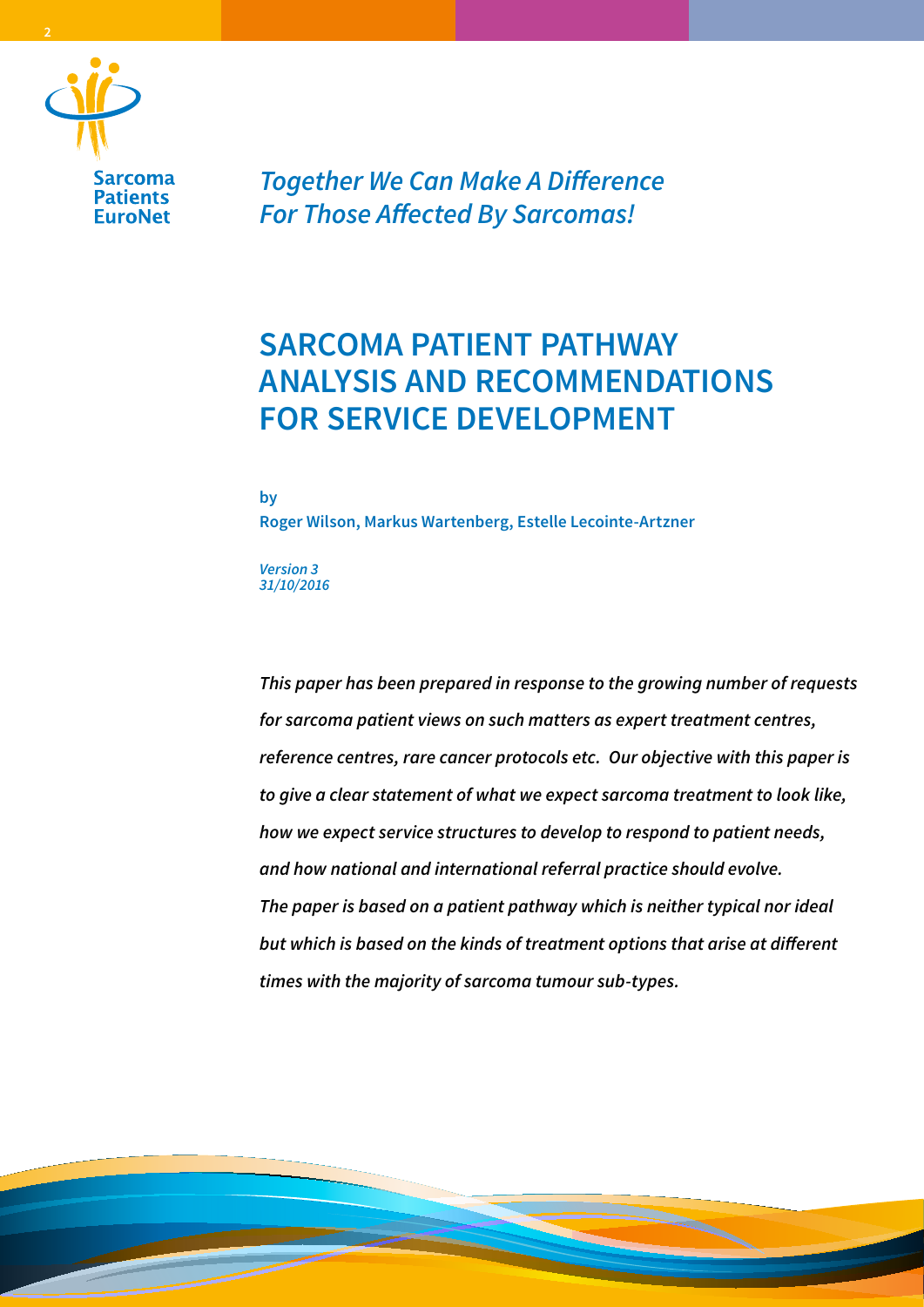Sarcomas are a heterogeneous group of cancers affecting connective soft tissue and bone. Some are more common than others. They include invasive nonmalignant Desmoid tumours. Sarcomas can affect any age group and occur in almost any part of the body, although some sites are more common than others. There are over 50 sub-types, a number which grows as genetic analysis identifies distinctions between tumours which at one time were regarded as the same. The wide variations in patient response to different treatments can increasingly be explained by this analysis but at the same time the relative scarcity of new treatments to address such differences is a reality that must be addressed.

Achieving an accurate diagnosis is the first challenge a new patient faces. Because these cancers are rare (appr. 60 per 1 Mio. of population) family doctors and those practicing in local hospitals rarely see a case. Misdiagnosis, inappropriate and non-expert treatment are common. Even when diagnosed correctly or partially correctly (i.e. soft tissue sarcoma but not sub-type) many patients experience non-expert surgery which can disadvantageously affect outcome.

Approximately 50% of sarcoma patients will die within five years. Death is usually but not always from metastatic spread of the disease, usually to lungs or liver but also known in other organs. A significant number of patients are diagnosed with metastases at first presentation with the disease, particularly those with emergency room admission to hospital. This group of patients has a median life expectancy of less than a year. Even with good primary surgery recurrences are known although low-grade tumours are more likely to recur late and locally (even after 10 years) while high grade lesions are more likely to have metastatic recurrence within 2-3 years.

Some sub-types seem more ready to progress than others. For some situations there is no known effective treatment once advanced disease is established. For a few there is no explanation for positive response to treatment when a 'poor prognosis' was anticipated.

It is against this background that this pathway has been prepared. It is not intended to be definitive for all sarcomas, that is why expertise gained by specialist doctors from years of practice and sharing with national and international colleagues is so valuable for sarcoma patients.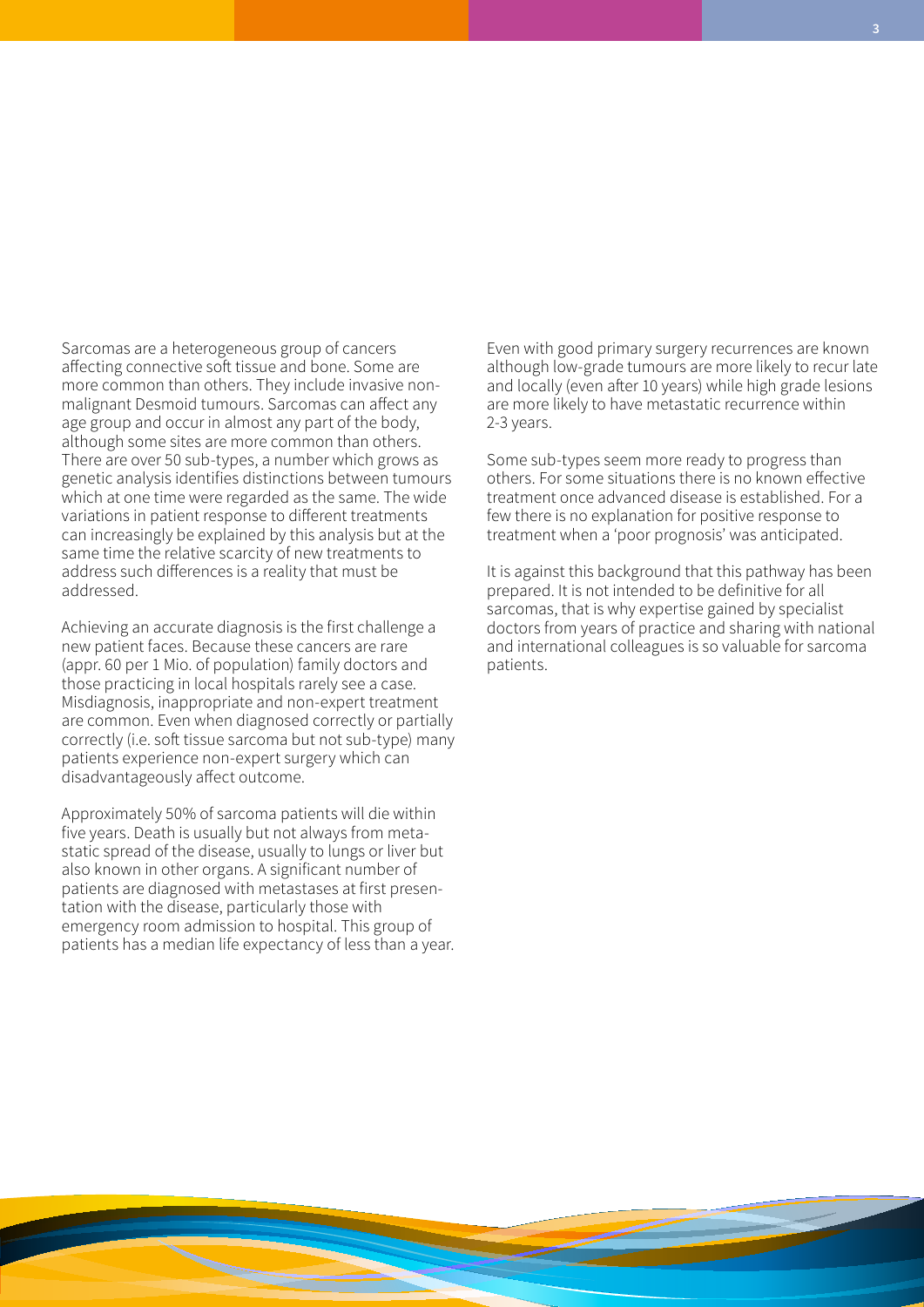## **DIAGNOSTIC PATHWAY**

### *Pathway Overview*

### *Pathway Expanded View Recommendations*

Patient first presents with suspicious lump

**OBJECTIVE:** prompt presentation by patient, suspicion by primary care practitioner, prompt and accurate

May be several visits to family doctor/general practitioner before a referral for full diagnostics.

referral to specialist centre/diagnostics.

Patients must seek a diagnosis, not settle for symptom management.

Limb or trunk tumours may be 'shelled out' as cysts. They may remain undiagnosed until they recur.

Emergency presentation is common, especially with teenagers.

Patients may self-refer to cancer centre and be triaged to appropriate diagnostics.

First visit to competent diagnostic centre

**OBJECTIVE:** accurate diagnosis with imaging, pathological and clinical information describing grade, histotype, stage etc. which enables a treatment plan to be defined.

For limb/trunk tumours diagnosis is clinical examination, MRI scan, and biopsy. Confirmed diagnosis must be followed with CT to check for metastasis. Diagnosis should be confirmed by pathology second opinion. Stage should be defined. **1**

For retroperitoneal sarcomas a biopsy is advised. This should be taken by the sarcoma surgeon guided by CT imaging. The same may apply for abdominal and pelvic tumours.

Confirmed diagnosis should result in discussion at specialist sarcoma MDT prior to commencing any treatment.

GIST, Gynae, Head & Neck and Skin sarcomas tend to be diagnosed in site specific centres, often following surgery. Local arrangements should be made to ensure **3** that patients are diagnosed correctly and receive appropriate treatment.

Data regarding all patients should be entered to a relevant sarcoma registry.

Patients should have access to all the information they need, whether through traditional paper media or new media.

As earlier diagnosis is one of the factors leading to improved survival, specialist centres should work with local patient advocacy groups to consider what joint activity might help create speedier patient presentation at specialist diagnostic and treatment centres.

### **Every healthcare system should:**

- 1. Endeavour to raise awareness of sarcoma among primary care doctors and secondary care medical and nursing staff.
- 2. Have a referral protocol in place to advise of 'red light' symptoms, advise on taking initial diagnostic steps, and referral.
- 3. Referral advice should include locally invasive non-malignant fibromatosis (Desmoid tumours).
- 4. A secondary **OBJECTIVE** is that the right diagnosis is arrived at without any need for the patient to search for advice/opinions from other countries.

### **Healthcare systems should ensure that:**

- 5. They have a network of specialist sarcoma centres. To have centres which treat approx. 250 new patients each year would suggest a centre for every 4 million of population (and pro rata).
- 6. Healthcare systems must have processes in place to ensure that sarcoma patients are only treated in these centres.
- 7. Every MDT has all required surgical and oncology disciplines.

**2**

8. Accurate pathology is critical to good care. Histopathologists should be members of a quality assurance scheme which allows second opinions to be routine practice.

**4**

- 9. Each MDT has referral protocols for consultation with relevant local site specific centres even when patients are to continue to be treated in those centres.
- 10.A sarcoma registry is established, using data fields which can be aggregated with other registries. Data entry should be mandatory.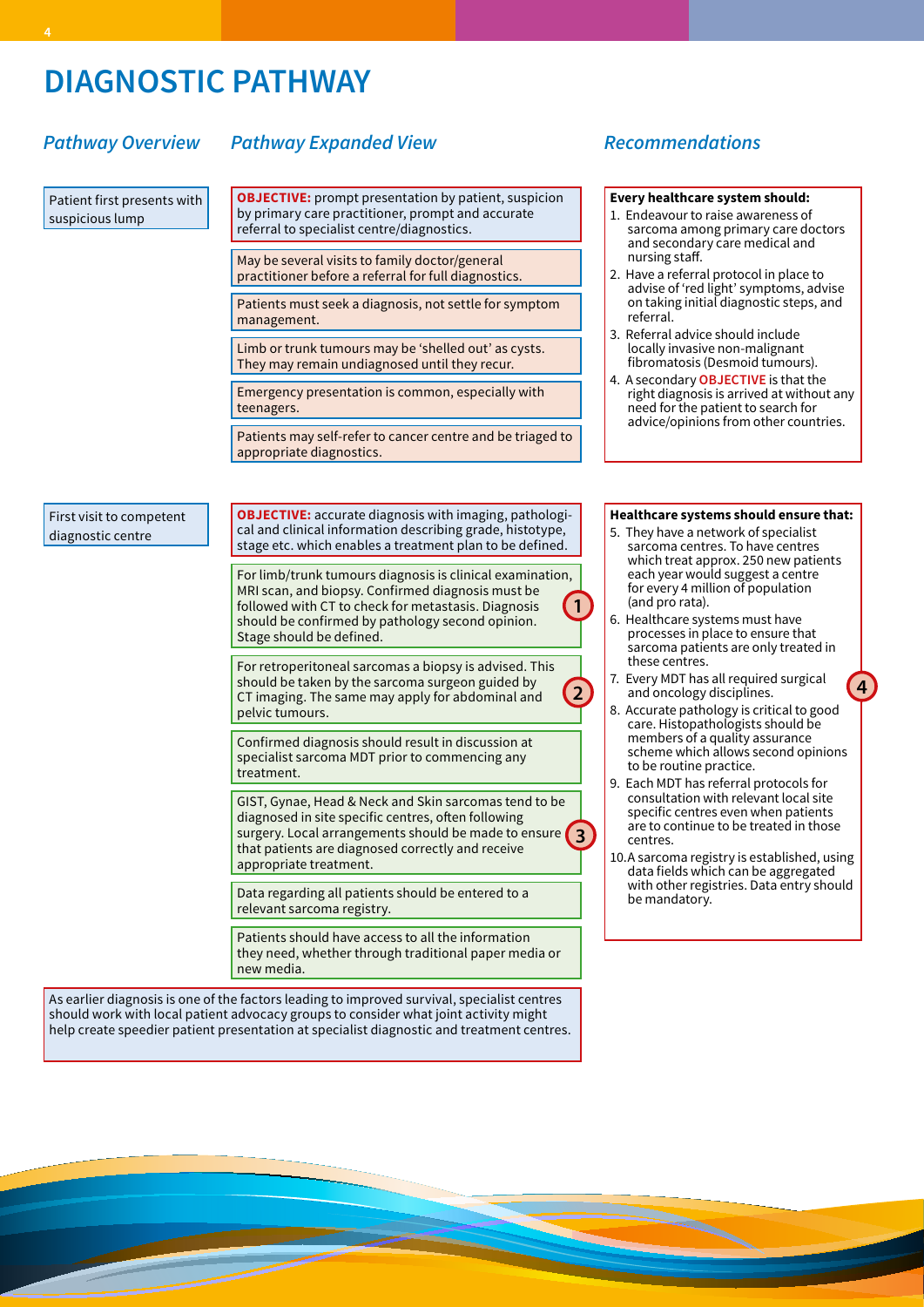## **PRIMARY TREATMENT PATHWAY**

### *Pathway Overview*

### *Pathway Expanded View Recommendations*

Primary treatment

**OBJECTIVE:** curative treatment using evidence-based approaches observing published protocols and with guidance where appropriate from recognised individual specialists.

Where possible and available all patients will be offered **5** treatment within a clinical study.

Patients should be asked to consent to tissue donation and arrangements should be made to collect tissue. **6**

The proposed treatment plan should be shared with the patient (and parents when paediatric) along with any additional information which they may need or request. The lead doctor should be available to answer any questions.

Bone sarcomas will have a mix of chemotherapy, radiotherapy and surgery, possibly with additional therapy aimed at effective disease-free maintenance. **7**

Most soft tissue tumours will have surgery, with radiotherapy prior to or following surgery, or both, according to local protocol. Some chemo-sensitive sub-types may also have adjuvant or neo-adjuvant chemotherapy. **7**

Every centre should have a referral network allowing access to treatment technology such as Isolated Limb Perfusion, proton beam radiotherapy etc. **8**

Patients with site specific tumours have individual requirements. For example: GIST patients may be eligible for adjuvant imatinib following surgery, gynae patients should not have radiotherapy and chemotherapy is of unproven value. Expertise is required here and that may require both site specific and sarcoma experts. **3**

Paediatric patients will have treatment determined by age, tumour type and stage whether bone or soft tissue. **9**

Follow-up on completion of primary treatment should be determined based on the risk of recurrence for each individual patient. This risk will include assessment of surgical margins (R0 etc.), grade (mitotic count), histology confirmed by post-surgical pathology, staging and clinical judgment.

Follow-up practice should be reviewed to ensure it meets patient needs, not clinical perceptions of need.

Quality of Life issues for patients following primary treatment centre around treatment related side-effects and follow-up practice. An MDT should be asking "what makes a great cancer experience?" and acting accordingly to examine what could be done better.

This is the first time when patients need support. Rehabilitation may be necessary. The scale of physical support may range from prosthetics to simple physiotherapy. The range of psychological support can run from counselling (talking therapy) to the ability to share experience with others in a mutual support group.

### **Each MDT should have:**

- 11.Evidence based protocols for treatment of all sarcoma types and all age groups. These protocols may be developed in collaboration locally, nationally or internationally.
- 12.A tissue bank which collects, stores and makes tissue available to approved laboratory studies. The tissue bank should be approved by ethical regulators and tissue should only be released to ethically approved studies.
- 13.Referral network should be in place for use of specialist high-cost technology not locally available.
- 14.A programme of research to build and share new evidence about treatment. Studies may be local, national or international, in any medical or other clinical discipline and relevant to any stage in the disease pathway.
- 15.An attitude of mind which says that when a doctor wishes to treat off-protocol that doctor can make a rational case, consult peers and colleagues, and receive open-minded judgement.

**Healthcare systems must:**

**10**

16.Put in place structures which allow a rehabilitation programme to be individualised for each patient.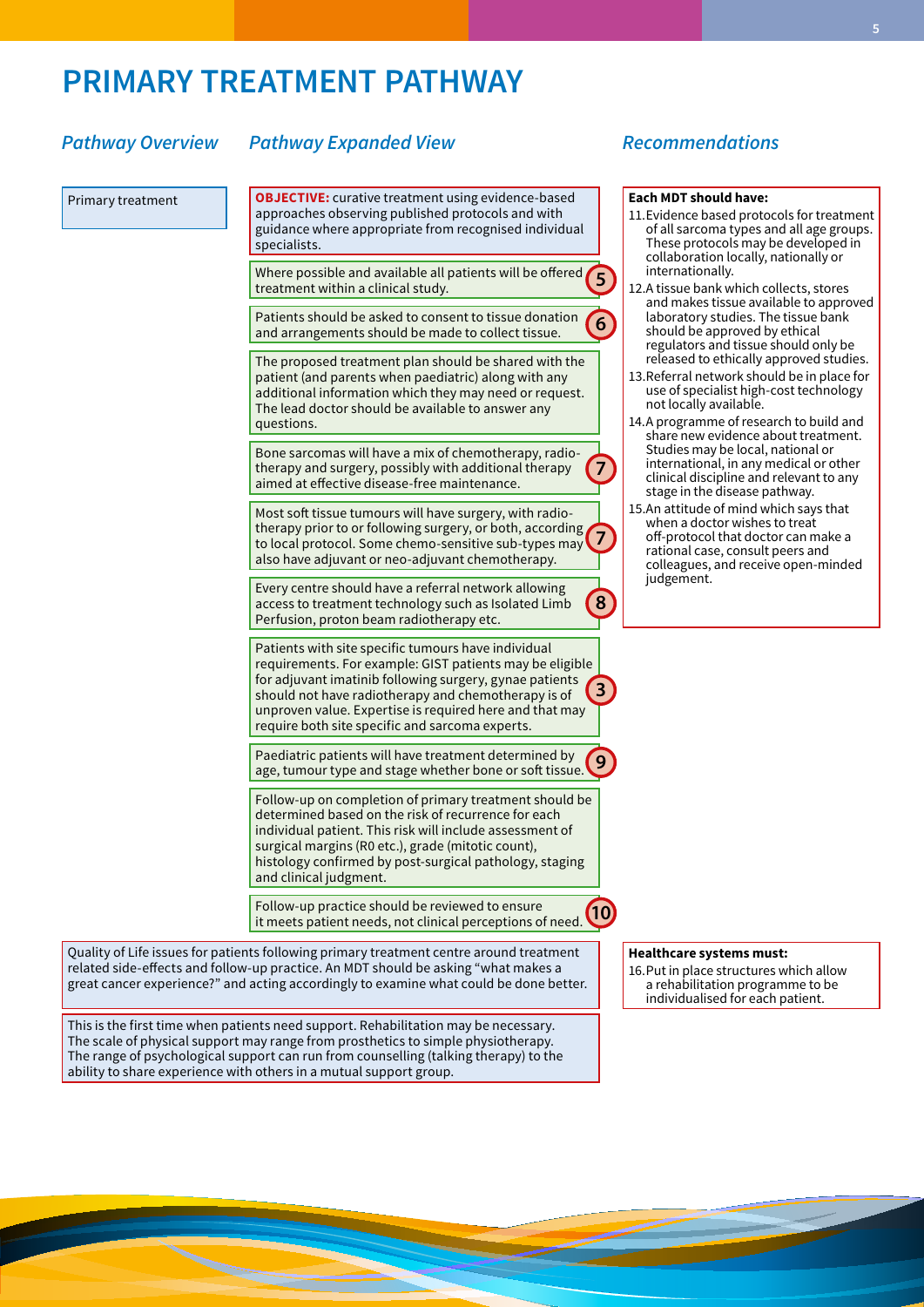# **ADVANCED DISEASE PATHWAY**

## *Pathway Expanded View Recommendations Pathway Overview*

| Patient presents with<br>recurrent lump<br>Patient presents with                        | <b>OBJECTIVE:</b> prompt treatment of recurrence, whether<br>localised or metastatic, with the aim of providing a high<br>quality of life together with duration of survival, always<br>respecting patient's wishes.                                                                                                                                                                                                                           | Every healthcare system should:<br>17. Provide guidance to primary care on<br>'red warning' symptoms for sarcoma<br>recurrence including both nodal and                                                           |
|-----------------------------------------------------------------------------------------|------------------------------------------------------------------------------------------------------------------------------------------------------------------------------------------------------------------------------------------------------------------------------------------------------------------------------------------------------------------------------------------------------------------------------------------------|-------------------------------------------------------------------------------------------------------------------------------------------------------------------------------------------------------------------|
| indicative symptoms                                                                     | A primary care practitioner or secondary care triage must<br>refer any patient presenting with a lump close to the site<br>of a previously resected lump urgently to specialist<br>centre. Diagnosis is critical and patients should not settle<br>and understand.<br>for symptomatic treatment. If symptoms are indicative of<br>metastasis this should be stated on referral. Vague<br>symptoms should always be referred for investigation. | distant metastasis.<br>18. Healthcare systems and research<br>funders should take note of the clinical                                                                                                            |
| Patient presents with<br>vague symptoms<br>Recurrence identified in<br>follow-up clinic |                                                                                                                                                                                                                                                                                                                                                                                                                                                | need for reliable and accurate quality<br>of life data which patients can interpret<br>19. Drug treatment options for advanced/<br>metastatic disease are limited. There-<br>fore access to innovative treatments |
|                                                                                         | Localised recurrence should follow primary treatment<br>route. Patients should be assessed for potential<br>metastasis.                                                                                                                                                                                                                                                                                                                        | should be made available.<br>20. Registration should continue,<br>recording treatments until death.                                                                                                               |
|                                                                                         | Suspected metastasis should include check for localised<br>or nodal disease. PET/CT may offer value in some cases.                                                                                                                                                                                                                                                                                                                             |                                                                                                                                                                                                                   |
| Patient diagnosed with<br>metastasis                                                    | An inconclusive but suspicious diagnosis should be<br>referred for a second opinion.                                                                                                                                                                                                                                                                                                                                                           |                                                                                                                                                                                                                   |
|                                                                                         | MDT discussion on appropriate route for the patient.<br>All metastatic patients should receive expert symptom<br>management, whether being actively treated or in<br>palliative care.                                                                                                                                                                                                                                                          | These steps<br>may be                                                                                                                                                                                             |
|                                                                                         | Where possible and available all patients will be<br>$\overline{\mathbf{4}}$<br>offered treatment within a clinical study.                                                                                                                                                                                                                                                                                                                     | repeated as<br>further                                                                                                                                                                                            |
|                                                                                         | The treatment plan should be shared with the patient<br>(and parents when paediatric) along with any additional<br>information which they may need or request. The lead<br>doctor should be available to answer any questions.                                                                                                                                                                                                                 | recurrences<br>or relapses<br>are<br>diagnosed<br>following                                                                                                                                                       |
|                                                                                         | Surgery or ablative therapy may be appropriate.<br>This may involve consulting additional specialists as a<br>protocol can only be advisory.                                                                                                                                                                                                                                                                                                   | therapy.                                                                                                                                                                                                          |
|                                                                                         | Chemotherapy, targeted therapy or other drug treatment<br>may be indicated. Self-managed treatments should have<br>treatment adherence information and support.                                                                                                                                                                                                                                                                                |                                                                                                                                                                                                                   |
|                                                                                         | No further treatment may be advised because of age,<br>physical capability, nature of disease, patient choice.                                                                                                                                                                                                                                                                                                                                 |                                                                                                                                                                                                                   |
|                                                                                         | Patient treatment data should be recorded in the registry.                                                                                                                                                                                                                                                                                                                                                                                     |                                                                                                                                                                                                                   |
|                                                                                         | A strong context of patient consent is applicable. Disease<br>will be incurable and prognosis will be unique to the<br>individual. The patient may not wish to proceed with<br>active treatment which affects quality of life. At the point<br>where the patient decides to end active treatment<br>palliative care should already be available and continue<br>until end-of-life.                                                             |                                                                                                                                                                                                                   |
|                                                                                         |                                                                                                                                                                                                                                                                                                                                                                                                                                                |                                                                                                                                                                                                                   |

All patients with advanced stage sarcoma should be able to access support. Treatment can have side effects and while clinical support will help advice from others is valuable too. Psychological support should be offered, this can run from counselling (talking therapy) to having the opportunity to share experience with others in a mutual support group.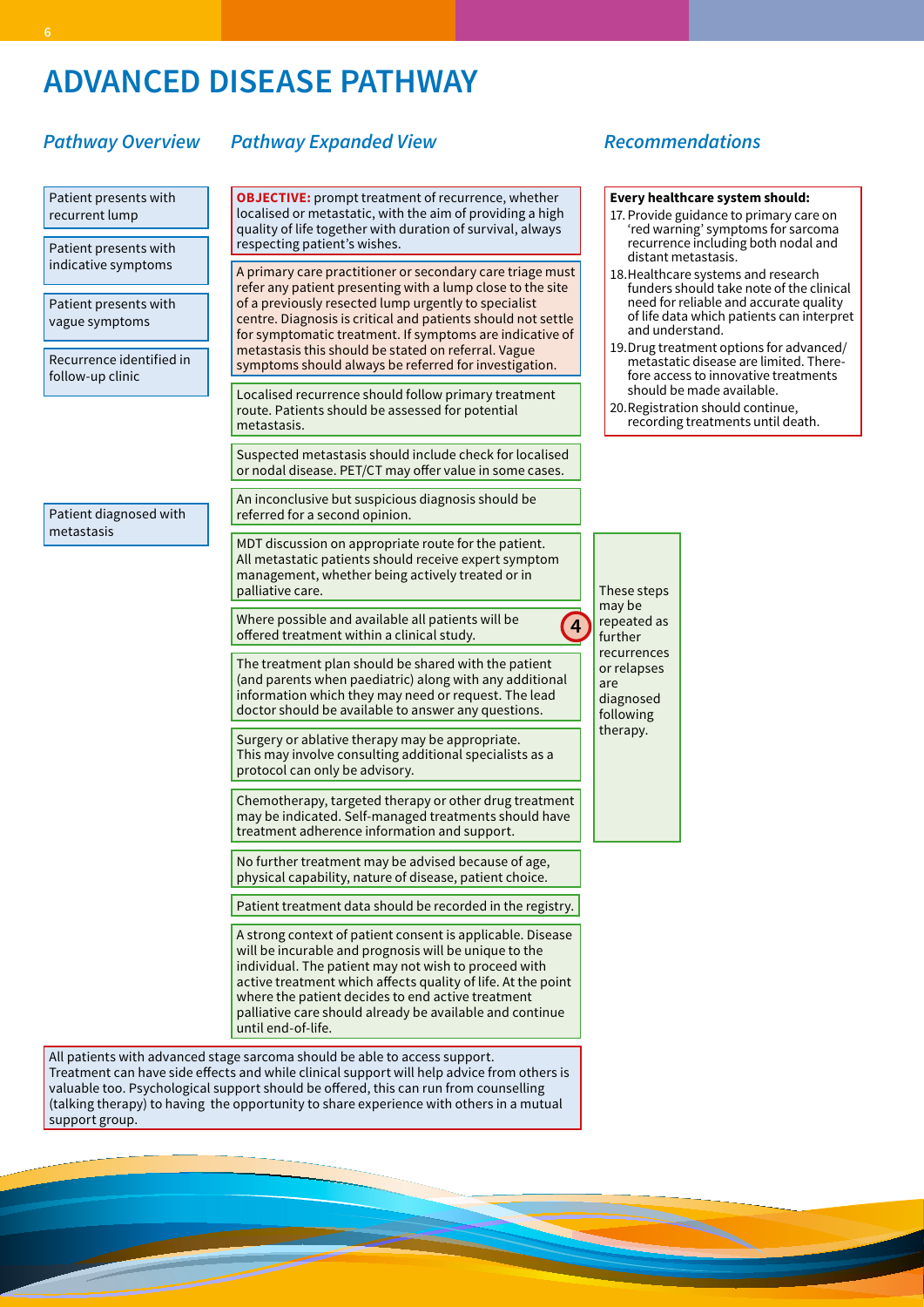## **Notes to "Pathway Diagram"** *(the red number spots)*

- 1. Patients may be diagnosed with distant metastasis at first presentation. The eventual outcome is unlikely to be affected by treating the primary tumour. Treatment for metastasis is most likely to be chemotherapy as a palliative measure. Prognosis is generally poor for these patients.
- 2. Retroperitoneal, abdominal and pelvic sarcomas should involve the treating surgeon in their diagnosis. A biopsy, if performed, should be undertaken by that surgeon so that the path of any needle penetrating the tumour, or the tissue surrounding any tumour incision, can be safely excised during the main surgery.
- 3. Site specific centres in this context means a surgical specialist in GI, gynaecology, head & neck or dermatology. Diagnosis prior to surgery is not always possible. These sarcomas may be excised with positive margins by a surgeon who is not aware that this is a cancer. This can create complications and threaten outcomes. It is essential that a sarcoma pathologist reviews tumour tissue and a specialist oncologist is involved in decision-making once a diagnosis has been confirmed. Agreed treatment may continue with the site specialist, subject to continued involvement of the sarcoma team when decisions need to be taken, or be transferred to the sarcoma specialist team.
- 4. The skills which an MDT should have as core membership are: surgeon(s), oncologists (medical, radiation, paediatric), histopathologist(s), diagnostic/imaging radiologist, clinical nurse specialist, physiotherapist. Further members committing significant time to sarcoma patients will be: specialist surgeon(s), palliative care specialist (doctor or nurse), interventional radiologist, rehabilitation specialists (e.g. prosthetist), clinical psychologist, psychotherapists.
- 5. Every MDT should be conducting research. Major treatment questions will be international studies which the local MDT can adopt. A full and up-todate listing of all major treatment studies should be maintained so that patients can be matched to a study. It is accepted that some patients will not wish to enter a study not being run by their local MDT; however, they should be given the chance.
- 6. Sarcoma tissue and accompanying data should be collected according to a standard procedure operated by an approved tissue bank to ensure quality. The tissue bank should work to legally and ethically approved standards for tissue storage and for data management. Studies which have been scientifically peer reviewed and are ethically approved should be supported to have access to tissue and data.
- 7. In most healthcare systems surgeons specialise to some extent. This means that when specialist skills are required (e.g. reconstruction, bone endoprosthetics) they may need to be brought into the MDT.
- 8. High cost specialist equipment tends to be introduced initially in a few centres. Proton beam radiotherapy is a classic example. Isolated Limb Perfusion is more widely available but still not in every treatment centre. Other new radiotherapy technology (e.g. stereotactic cyberknife) is more widely available but still not in every centre. Each MDT should have an established link to centres which can provide such services so that e.g. teenage girls with pelvic Ewing sarcoma, or adults with large volume lower limb tumours, can receive the highest standards of treatment.
- 9. Treatment of paediatric sarcomas is an important sub-speciality. Tumours with similar histology to an adult tumour can behave differently from the adult version. Bone tumours form a higher proportion of the total. Expert surgery is critical. The use of endoprostheses for bone replacement requires lifetime specialist maintenance.
- 10. Follow-up can be a burden for healthcare systems, clinicians and patients. Practice should be continually reviewed. Expressed patient needs include: seeing the same doctor each time, a full explanation of what the follow-up is meant to achieve, time for questions to be answered and empathy.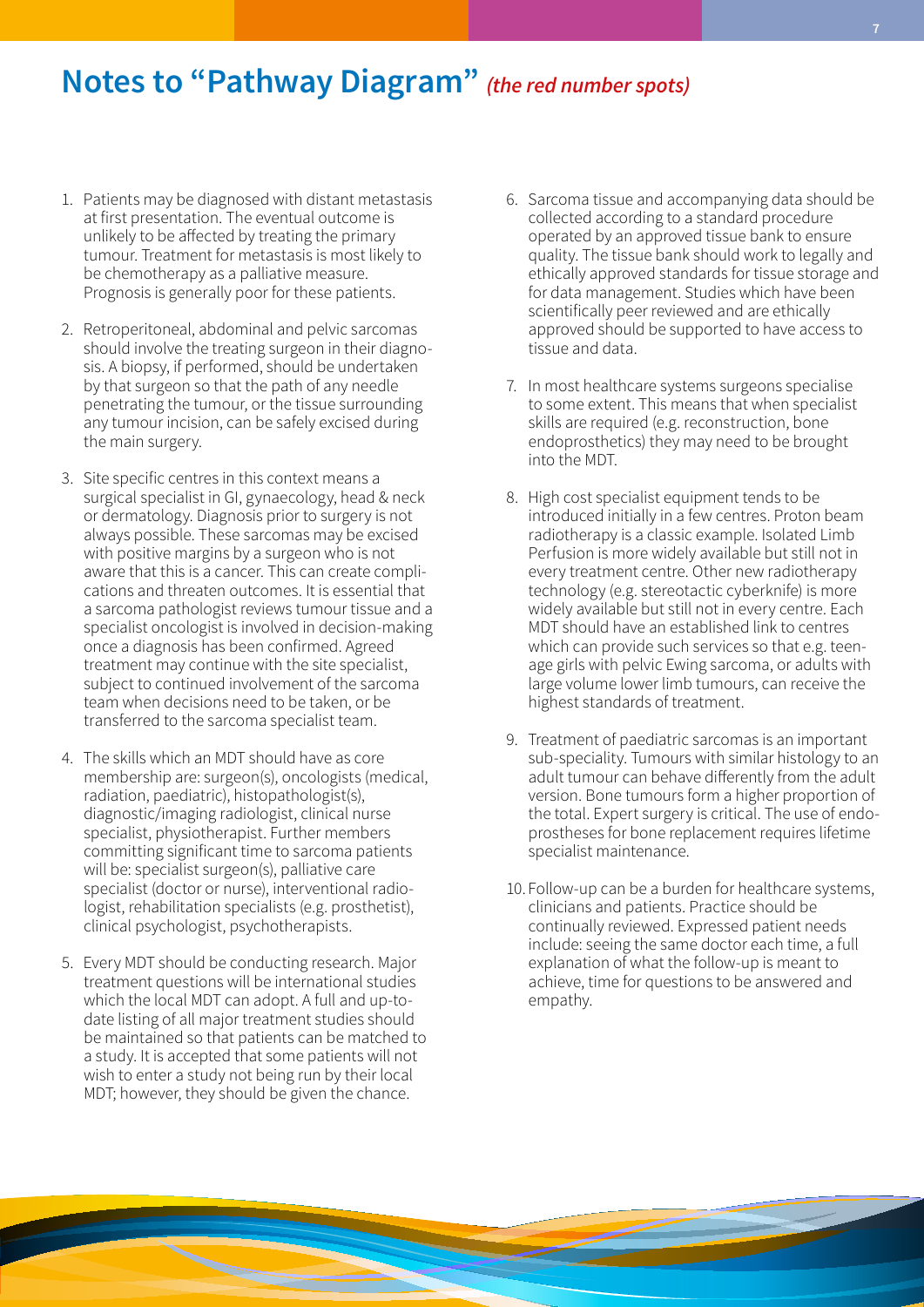# **Summary Recommendations** *(the red boxes)*

### *A. Awareness. Every Healthcare System Should:*

- 1. Endeavour to raise awareness of sarcoma among primary care doctors and secondary care medical and nursing staff.
- **FURTHER COMMENT:** patient advocacy groups can work with governments and healthcare systems to raise awareness. It is difficult to promote sarcoma awareness in the general public. Targeting doctors and healthcare practitioners who may be in a position to suspect sarcoma should help raise levels of earlier diagnosis. Such targeting may be through education programmes, conferences, and in-practice training.
- 2. Have a referral protocol in place to advise of 'red light' symptoms, advise on taking initial diagnostic steps, and referral.
- **FURTHER COMMENT:** there is no question that the single biggest factor in improving the overall survival with sarcoma is early access to specialist treatment. This starts with better awareness among potential patients but we recognize the difficulty of doing this. The best route is better awareness among the medical staff who are the first to be consulted by sarcoma patients, about the indicative symptoms and the optimum referral route to specialist care.
- 3. Desmoid tumours (locally invasive but non-malignant fibromatosis) will usually be treated within the sarcoma speciality and referral information should include them.
- **FURTHER COMMENT:** differences in treatment between sarcomas and Desmoid tumours are a clinical issue and not dealt with in this document. The sarcoma treatment structure should allow paediatric patients, whether sarcoma or Desmoid, to progress to adulthood with continuity of expert care.
- 4. A secondary OBJECTIVE is that the right diagnosis is arrived at without any need for the patient to search for advice/opinions from other countries.
- **FURTHER COMMENT:** while this seems self-explanatory the intention is that healthcare systems should adopt a target of providing all diagnoses to the highest standards. A diagnosis referred to a specialist unit outside the country should be seen as a system failure requiring action to improve local standards.

## *B. Diagnosis. Healthcare Systems Should Ensure That:*

- 5. They have a network of specialist sarcoma centres. To have centres which treat approx. 250 new patients each year would suggest a centre for every 4 million of population (and pro rata).
- FURTHER COMMENT: this ratio is based on the UK analysis which indicates this as a level at which the costs of the MDT are most efficiently employed. A better ratio would maximise opportunities for patient care.
- 6. Healthcare systems must have processes in place to ensure that sarcoma patients are only treated in these centres.
- FURTHER COMMENT: we recognise that this is easier to achieve in a centralised healthcare system than in an insurance centred system. Withholding of fees, recovery of payments for inappropriate treatment etc. are steps of which we would approve.
- 7. Every MDT has all required surgical and oncology disciplines.
- FURTHER COMMENT: the healthcare system and the MDT should work together on succession planning. Ill health, maternity and holiday cover provide opportunities to bring in professionals looking to specialise in treating sarcoma. Training fellowships should be used to create a national pool of familiarity with sarcoma to provide this cover. In this way retirements etc. for MDT members can be planned for.
- 8. Accurate pathology is critical to good care. Histopathologists should be members of a quality assurance scheme which allows second opinions to be routine practice.
- FURTHER COMMENT: the biggest factor in accelerating patients to the correct mode of treatment is accurate pathological diagnosis. It is reported that where patients are referred into specialist care with a diagnosis from non-experts more than one-third are inaccurate.
- 9. Each MDT has referral protocols for consultation with relevant local site specific centres even when patients are to continue to be treated in those centres.
- FURTHER COMMENT: it is not acceptable to patients that a patient with a sarcoma cannot be treated by a sarcoma specialist. Current practices across Europe protect non-sarcoma specialists discovering a sarcoma from referring the patient on. This must stop.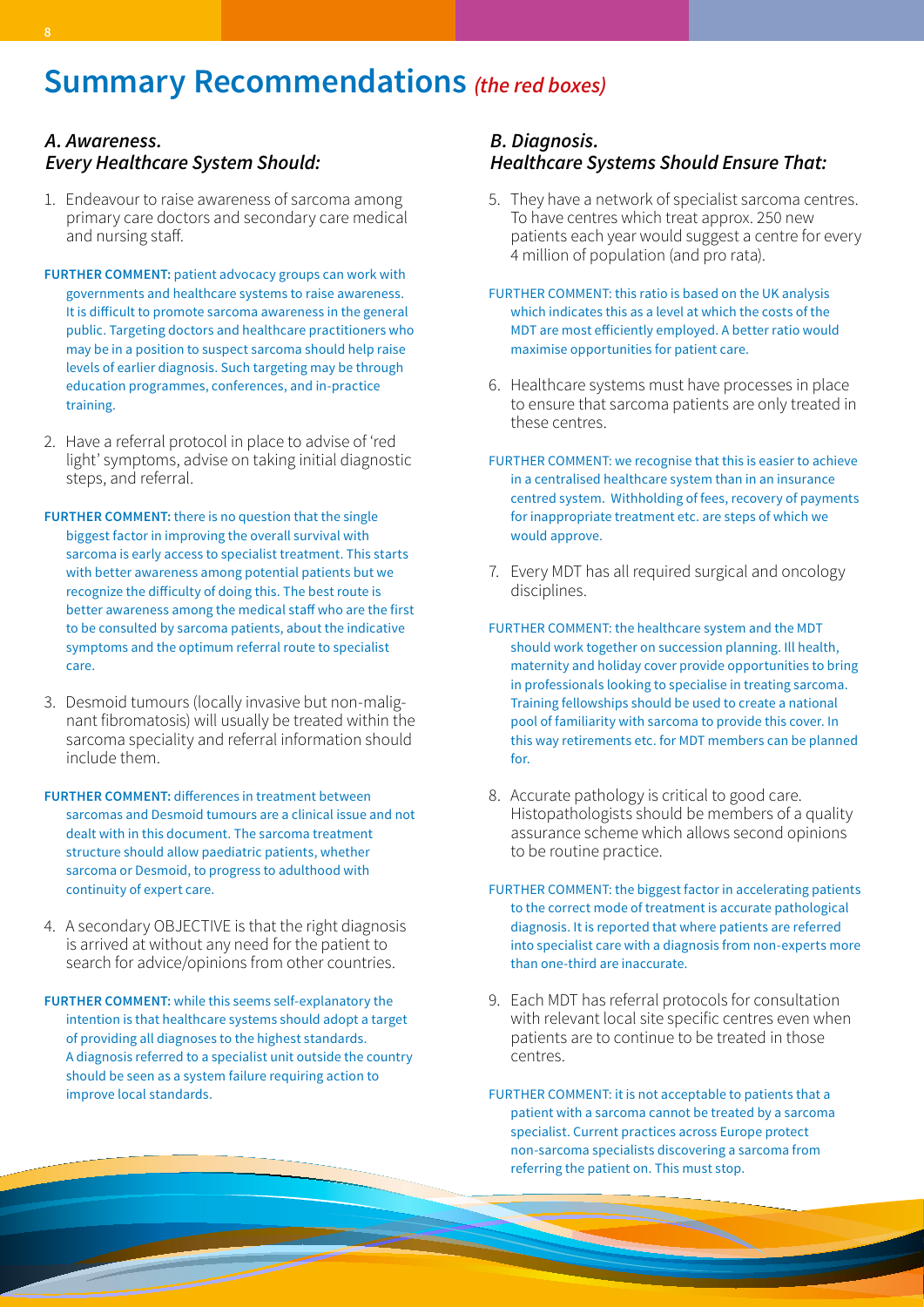- 10.A sarcoma registry is established, using data fields which can be aggregated with other registries. Data entry should be mandatory.
- FURTHER COMMENT: centralised patient registration and analysis of the data collected contributes to improving clinical practice. Being able to aggregate data from all registries will provide data from significant numbers of patients and permit real-life experience to contribute to service improvements.

### *C. Primary Treatment. Each MDT Should Have:*

- 11.Evidence based protocols for treatment of all sarcoma types and all age groups. These protocols may be developed in collaboration locally, nationally or internationally.
- 12.A tissue bank which collects, stores and makes tissue available to approved laboratory studies.
- 13.Referral network should be in place for use of specialist high-cost technology not locally available.
- 14. A programme of research to build and share new evidence about treatment. Studies may be local, national or international, in any medical or other clinical discipline and relevant to any stage in the disease pathway.
- FURTHER COMMENT: patients believe that research into nursing practices and the contribution nurses make to sarcoma patient care needs to be undertaken. We believe that the nursing role is central to a good holistic outcome, as opposed to a more simplistic medical outcome.
- 15.An attitude of mind which says that when a doctor wishes to treat off-protocol that doctor can make a rational case, consult peers and colleagues, and receive open-minded judgement.
- FURTHER COMMENT: hospitals and regulatory bodies have well-proven systems for ensuring patient safety and we do not want to over-ride these. However, we do want to encourage innovation. We also want to open the way for those patients with a very rare sarcoma to have access to treatments which are rationally identified, even if not indicated by strict conventional methods. Full information prior to patient consent will be a primary condition of approval.

### *D. Rehabilitation. Healthcare Systems Must:*

- 16.Put in place structures which allow a rehabilitation programme to be individualised for each patient.
- FURTHER COMMENT A proper assessment of the social care needs of every patient is a priority. Meeting those needs will depend on national and local conditions.

### *E. Advanced Disease. Every Healthcare System Should:*

- 17. Provide guidance to primary care on 'red warning' symptoms for sarcoma recurrence including both nodal and distant metastasis.
- FURTHER COMMENT: as with the first diagnosis getting an early referral into specialist care provides the best opportunity for a patient with recurrence to have a good outcome.
- 18.Healthcare systems and research funders should take note of the clinical need for reliable and accurate quality of life data which patients can interpret and understand.
- FURTHER COMMENT: the treatment for advanced sarcoma is full of uncertainties which need clarifying. This will eventually come from large-scale data analysis because the challenge of getting prospective data has proved impossible to meet. An important component for the patient seeking to make a decision is trustworthy quality-of-life information. This too is currently missing but requires prospective study.
- 19.Drug treatment options for advanced/metastatic disease are limited. Therefore access to innovative treatments should be made available.
- FURTHER COMMENT: while clinical studies can meet this requirement they are not always available for a specific sub-type. Where a rational scientifically led analysis indicates that an off-label treatment, or a non-patent re-purposed treatment may be beneficial for a patient it must be considered. Similarly healthcare systems should have processes in place to ensure rapid access to innovative treatments with fast decisions made on reimbursement.
- 20.Registration should continue, recording treatments until death.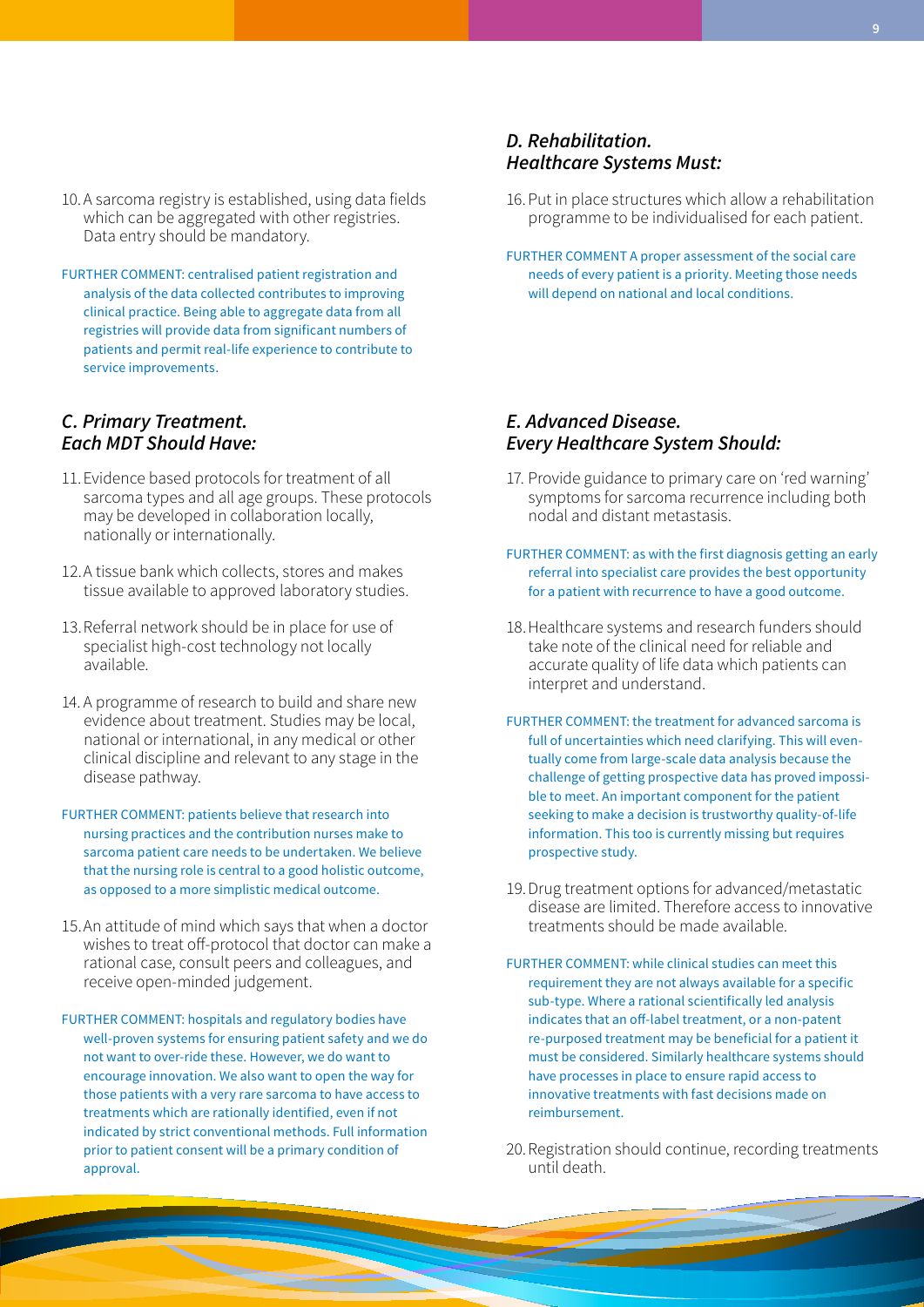## **Summary Recommendations** *(the red boxes)*

## *F. The Bigger Picture:*

Sarcoma Patients EuroNet (SPAEN) has a membership which extends beyond Europe. We recognise that this Pathway paper has an European focus and is largely based on western European experience supported by published evidence from healthcare systems in the wealthier regions of the world. We do believe that the standards implied in this paper are what sarcoma patients everywhere should be entitled to receive. We recognise that this can only be an ambition in much of the world but we hope that healthcare systems everywhere can work towards this objective.

Nominating specialist MDTs/specialist treatment centres in European countries will be easier in some countries than in others. Even with pan-EU agreement on the principles this will be an area for disagreement, especially from clinicians who regularly treat sarcomas but whose centres do not meet whatever qualifying criteria are applied. Nominated centres will also need to be 'inspected' regularly to ensure that qualifying criteria are still being met.

We have particular concerns with regard to countries of Eastern Europe which are unable to provide the quality of expert treatment and care we believe that sarcoma patients deserve. SPAEN regularly receives requests for guidance on obtaining a second opinion. While a pathology opinion may be relatively easily achieved a second opinion for treatment raises the question of obtaining recommended treatment if it cannot be provided within the patient's own healthcare system, especially if relevant expertise is not available locally. We believe there are three needs which must be met to help address this issue:

- $\blacksquare$  A minimum of one sarcoma specialist centre in each country
- $\blacksquare$  Liaison between new/developing sarcoma centres and established providers in Western Europe
- $\blacksquare$  Structures which provide training through professional meetings, extended fellowships, lecture series etc. to build expertise

One idea which deserves exploring is that of new / developing specialist centres being 'adopted' by one or more established centres which can provide training, visiting experts, second opinions and the structures for acting on second opinions (subject to funding arrangements).

Patients fully support the challenges to clinical research and regulatory practices indicated in the papers from Rare Cancers Europe, ESMO, ECCO and other organisations/networks.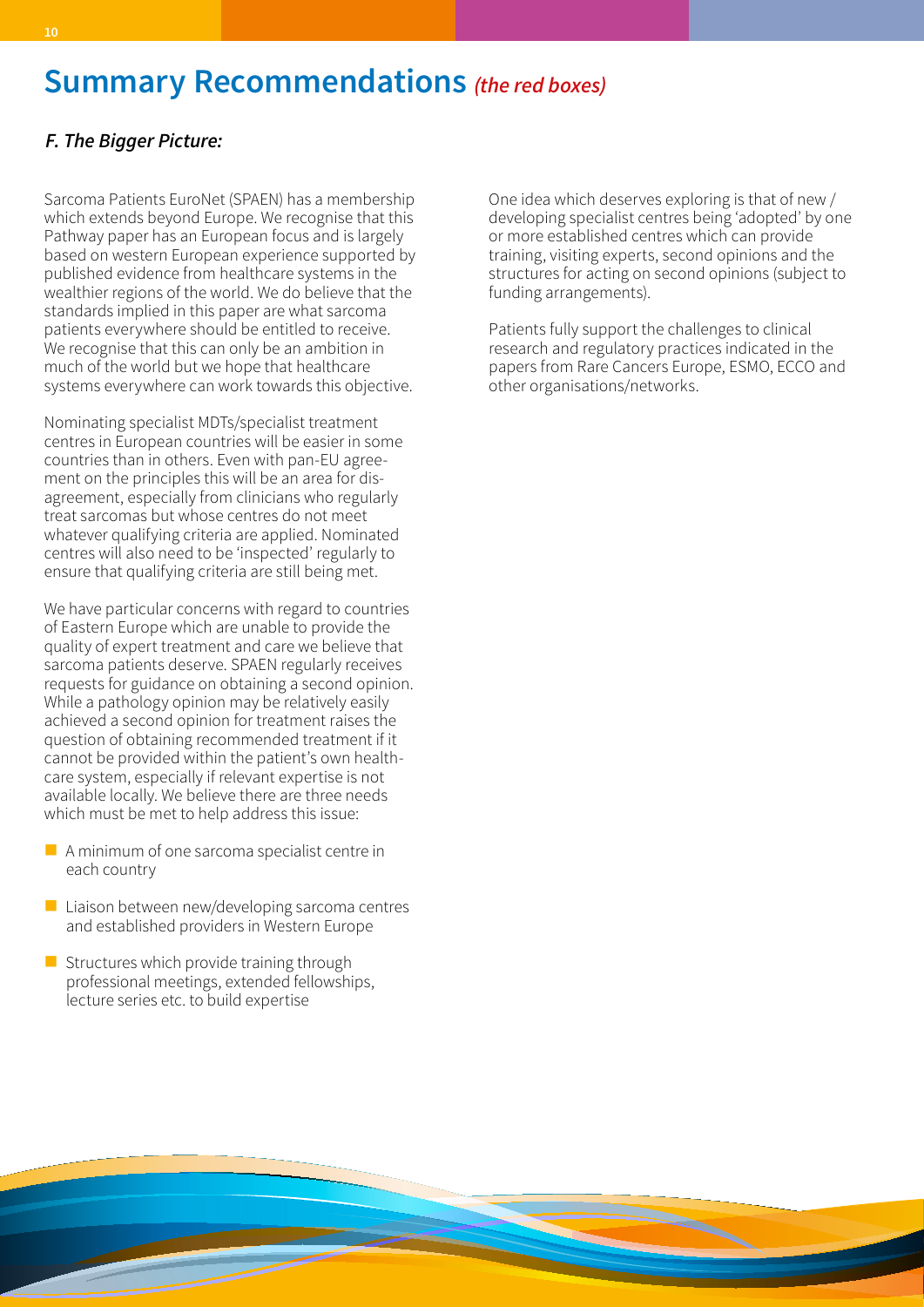## **Sarcoma Patients EuroNet e.V.**

*3rd Final Version (V3) – October 31, 2016*

### **Document history:**

1st Final – August 26, 2016 – first limited release 2nd Final – September 2, 2016 – amended following professional input 3rd Final – October 31, 2016 – discussed by patients and amended

### **Authors:**



**Roger Wilson (UK)** Honorary President Sarcoma Patients EuroNet Assoc. Co-Founder Sarcoma UK

Email: roger\_wilson@uk2.net



**Markus Wartenberg (Germany)** President/Chair Sarcoma Patients EuroNet Assoc. Co-Founder / Board Member of Das Lebenshaus Assoc. GIST/Sarcomas Board Member of the West-German Cancer Centre (WTZ) Essen

Email: markus.wartenberg@daswissenshaus.de



**Estelle Lecointe-Artzner (France)** President/Chair Sarcoma Patients EuroNet Assoc. Co-Founder AFPG Ensemble contre le GIST & Co-Founder/President Info Sarcomes

Email: spaen.networks@gmail.com